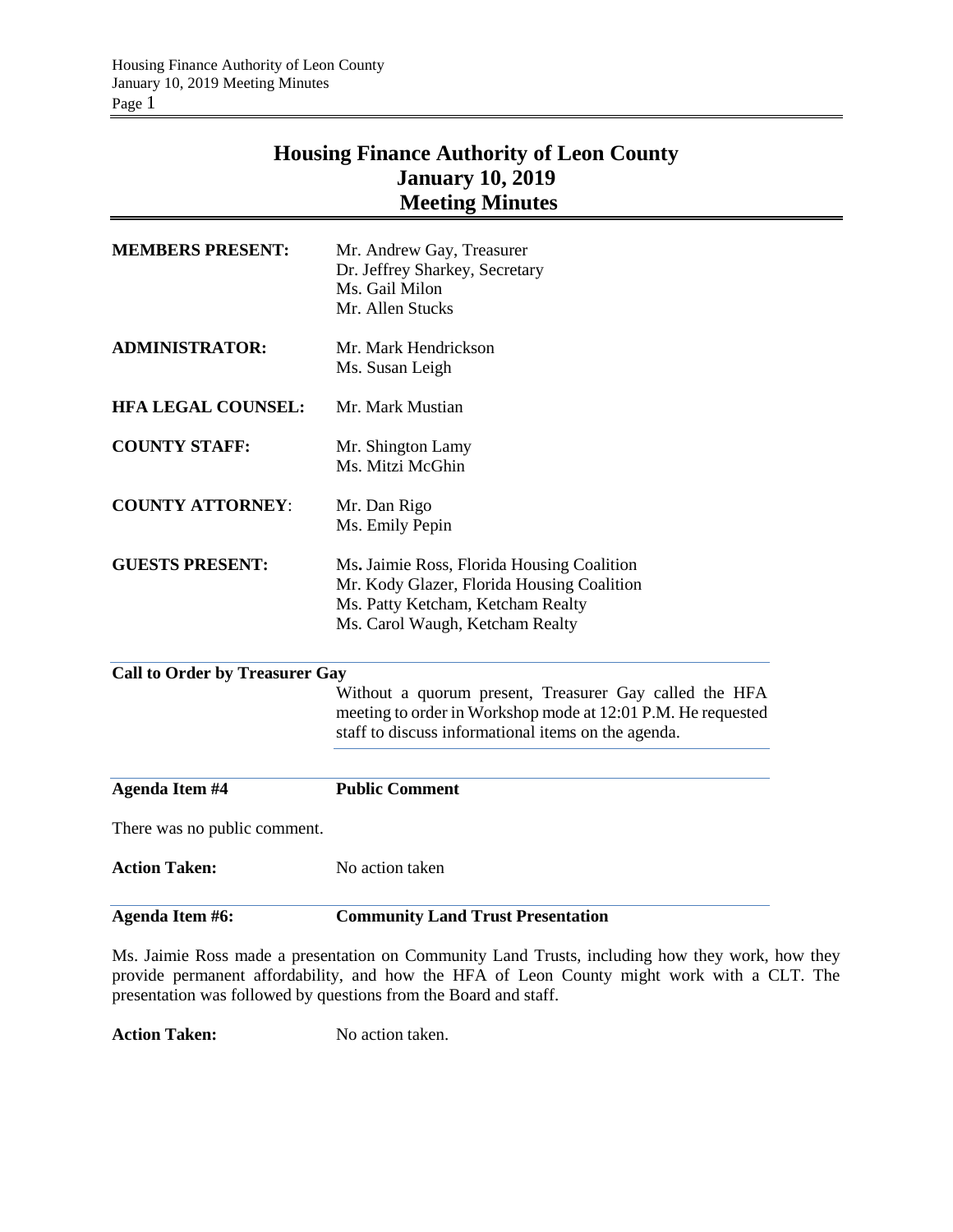## **Agenda Item #1: Membership Roll Call**

Ms. Milon and Dr. Sharkey arrived, and with a quorum present, Treasurer Gay called the meeting to order at 12:35 P.M. Staff called the Membership Roll and attending members were Treasurer Gay, Secretary Sharkey, Ms. Milon and Mr. Stucks. Chairman Lewis and Vice-Chair George notified staff within the required time period that they would not be attending the meeting, and were excused.

| Agenda Item #2:                                                                                                                                                                                                          | Approval of the December 13, 2018, Agenda                                                                                                                                                      |  |  |  |
|--------------------------------------------------------------------------------------------------------------------------------------------------------------------------------------------------------------------------|------------------------------------------------------------------------------------------------------------------------------------------------------------------------------------------------|--|--|--|
| <b>Action Taken:</b>                                                                                                                                                                                                     | Treasurer Gay called for a motion for approval of the January 10, 2019<br>Meeting Agenda. Mr. Stucks motioned to approve, and it was $2nd$ by<br>Secretary Sharkey. Motion passed unanimously. |  |  |  |
| Agenda Item #3:                                                                                                                                                                                                          | Approval of the December 13, 2018 Minutes                                                                                                                                                      |  |  |  |
| <b>Action Taken:</b><br>Treasurer Gay called for a motion for approval of the December 13, 2018<br>Meeting Minutes. Mr. Stucks motioned to approve, and it was $2nd$ by<br>Secretary Sharkey. Motion passed unanimously. |                                                                                                                                                                                                |  |  |  |
| Agenda Items #5A-5C                                                                                                                                                                                                      | <b>Financial Reports, Budget and Expenditure Approvals</b>                                                                                                                                     |  |  |  |

Treasurer Gay presented the Financial Reports, including the December 31 balance sheet, year-to-date expenditures and income, the backup materials, and the proposed expenditure and debit card approvals.

| Agenda Item #7A:        | <b>Emergency Repair Program</b>                                                                                                                                                                                              |  |
|-------------------------|------------------------------------------------------------------------------------------------------------------------------------------------------------------------------------------------------------------------------|--|
| Action Taken: 5B        | No action taken.                                                                                                                                                                                                             |  |
| Action Taken: $5A & 5C$ | Mr. Stucks motioned to accept the December 31, 2018 Financial Statement<br>and approve the proposed Expenditure and Debit Card Approval list, and<br>it was 2 <sup>nd</sup> by Secretary Sharkey. Motion passed unanimously. |  |

Mr. Hendrickson updated the Board on the program.

**Action Taken:** Mr. Stucks asked that the printed version of the report from the County be distributed to the Board each quarter.

**Agenda Item #7B Real Estate** 

Ms. McGhin reported that the Dykes Road property was scheduled to close this week, with a sales price of \$25,000. She reported that the net payment to the HFA should be over \$24,000 (sales price less cost of appraisal). Mr. Rigo stated that the agreement with Ketcham Realty to serve as the broker for the surplus properties had been finalized. He introduced Ms. Ketcham and Ms. Waugh. Mr. Rigo reported that a meeting would be set up with representatives of Ketcham Realty, the County and the HFA—to develop the strategy for selling the properties, and to reach agreement on the properties that warranted expenditures of funds as part of the sales process. Mr. Hendrickson stated that the process would also identify properties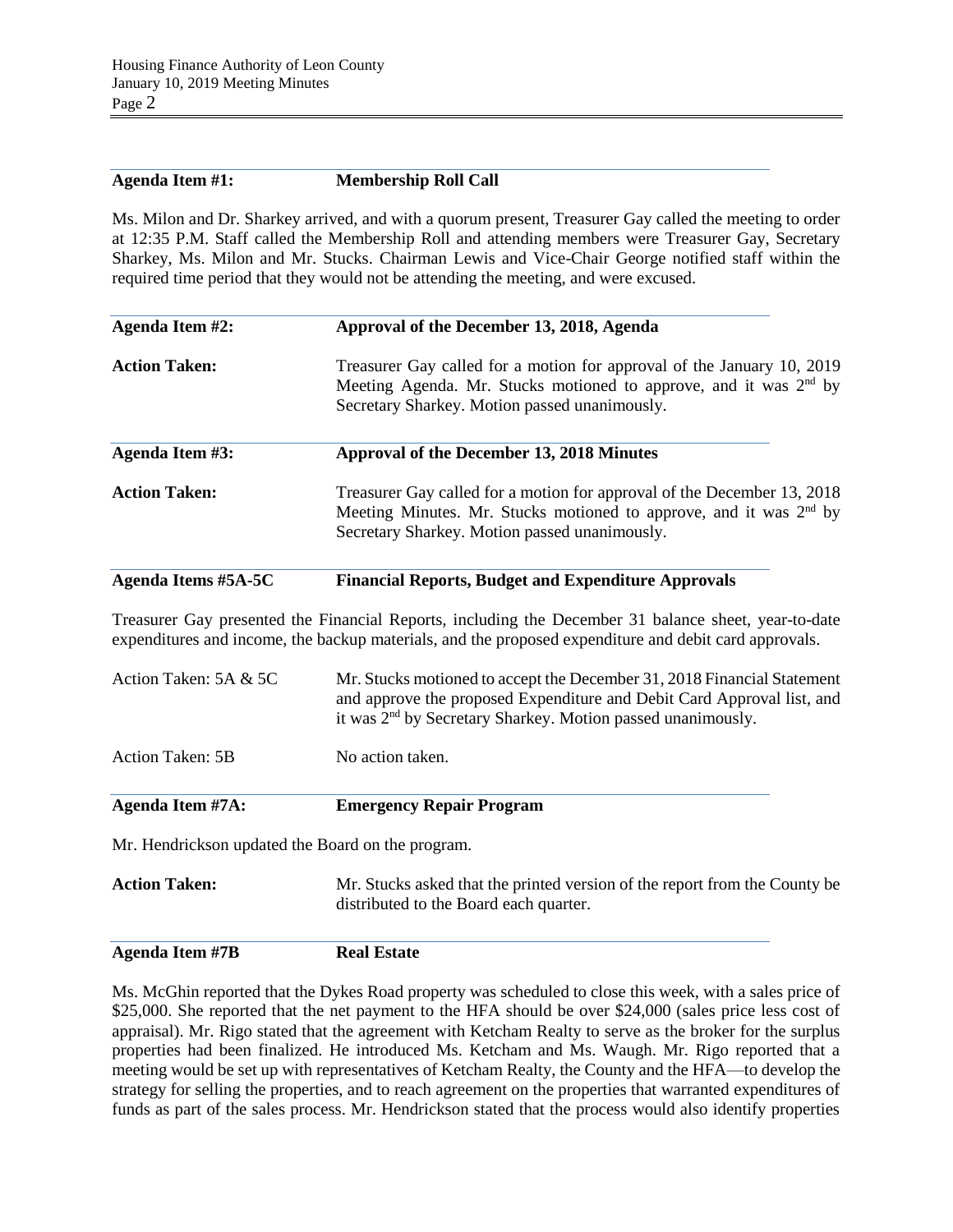that could be used as sites for affordable housing development—which might be donated or sold for that purpose. updated the Board on the potential sale of properties, including an update on the as-yet not finalized.

| <b>Action Taken:</b>       | The Board requested that a full report on the contract and the operational<br>plan for marketing the properties be presented to the HFA at the March<br>meeting.                                                                                                                                                            |  |  |  |  |
|----------------------------|-----------------------------------------------------------------------------------------------------------------------------------------------------------------------------------------------------------------------------------------------------------------------------------------------------------------------------|--|--|--|--|
| Agenda Item #7C            | <b>Legal Update</b>                                                                                                                                                                                                                                                                                                         |  |  |  |  |
| Mr. Mustian had no update. |                                                                                                                                                                                                                                                                                                                             |  |  |  |  |
| <b>Action Taken:</b>       | No Action Required.                                                                                                                                                                                                                                                                                                         |  |  |  |  |
| <b>Agenda Item #7D</b>     | <b>To-Do List</b>                                                                                                                                                                                                                                                                                                           |  |  |  |  |
|                            | Mr. Hendrickson reported that the to-do list was in the Board Packet                                                                                                                                                                                                                                                        |  |  |  |  |
| <b>Action Taken:</b>       | No Action Required                                                                                                                                                                                                                                                                                                          |  |  |  |  |
| <b>Agenda Item #7E:</b>    | <b>State Legislative Update</b>                                                                                                                                                                                                                                                                                             |  |  |  |  |
|                            | Mr. Hendrickson updated the Board on the upcoming 2019 Legislative Session, the prospects for obtaining<br>housing funding, and various materials that could be used to educate legislators. Dr. Sharkey discussed<br>hurricane recovery funding for housing and a bill that proposed to create a state housing tax credit. |  |  |  |  |
| <b>Action Taken:</b>       | No action taken.                                                                                                                                                                                                                                                                                                            |  |  |  |  |
| <b>Agenda Item #8A:</b>    | <b>New Business: 2019 HFA Meeting Calendar</b>                                                                                                                                                                                                                                                                              |  |  |  |  |
|                            | Mr. Hendrickson reported that the staff could work with the traditional 2 <sup>nd</sup> Thursday of the month, and that<br>consideration of moving the meeting to time later each month was not necessary.                                                                                                                  |  |  |  |  |
| <b>Action Taken:</b>       | Mr. Stucks motioned that the Board establish the 2 <sup>nd</sup> Thursday of each month in<br>2019 except July as the meeting date for the HFA, and was $2nd$ by Secretary<br>Sharkey. Motion passed unanimously.                                                                                                           |  |  |  |  |
| <b>Agenda Item #8B:</b>    | <b>2019 HFA Travel Approvals</b>                                                                                                                                                                                                                                                                                            |  |  |  |  |
| 2019.                      | Mr. Hendrickson stated that the HFA needed to authorize any travel by Board members to conferences in                                                                                                                                                                                                                       |  |  |  |  |

**Action Taken**: Mr. Stucks motioned that the Board authorize travel by one Board member to the 2019 NALHFA Conference and authorize travel by all Board members to the 2019 FLALHFA Conference and was 2<sup>nd</sup> by Ms. Milon. Motion passed unanimously.